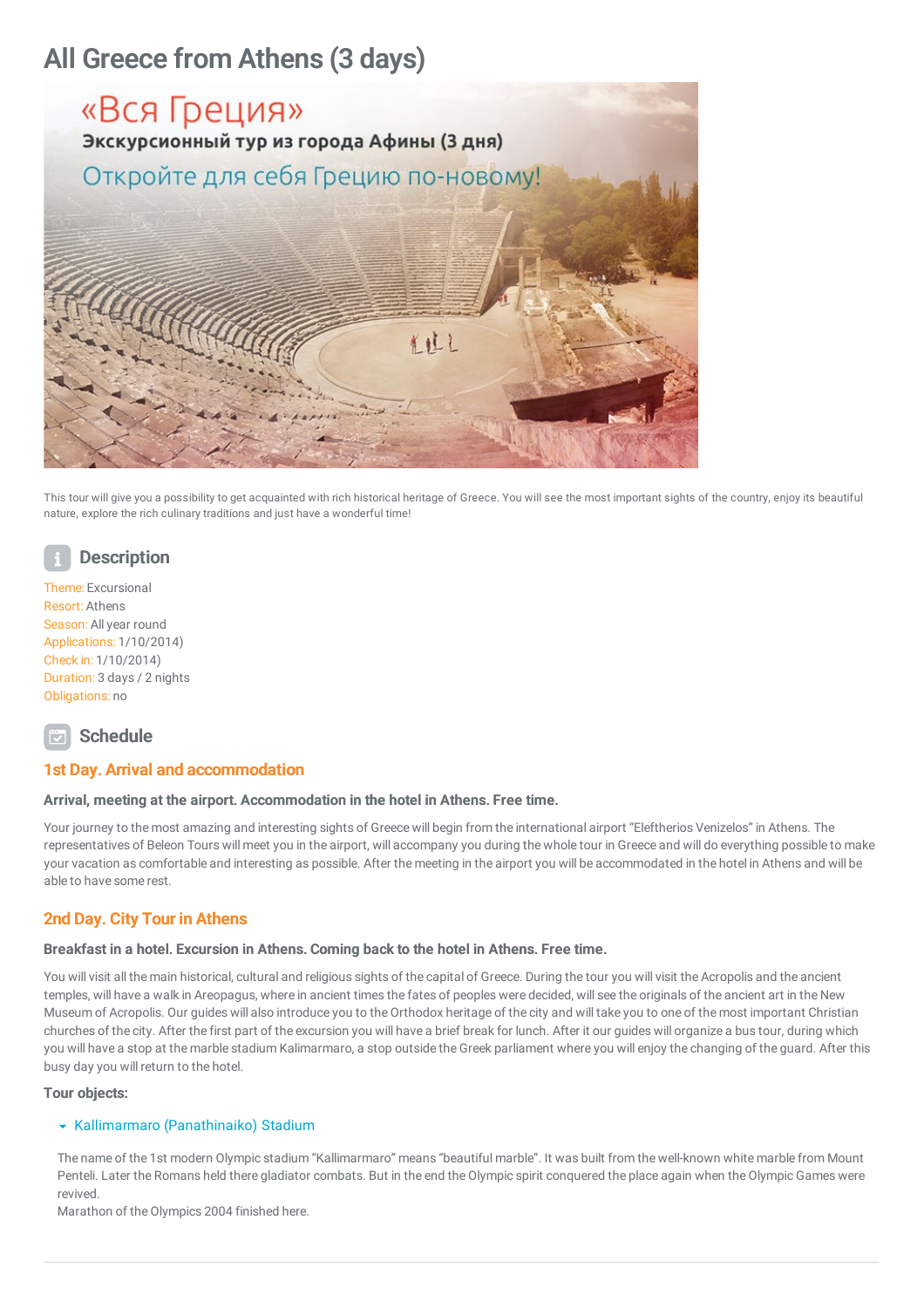# $\overline{\phantom{a}}$  The city of Athens

Athens is the birthplace of democracy and the cradle of Western civilization, the famous ancient city, where life began more than 5 thousand years ago. It has been famous since the days of classical period as a center of philosophy, literature and arts. This city has an amazing destiny: simultaneously it is one of the oldest and one of the youngest European capitals. There are many numerous monuments from Antiquity, from the Middle Ages and neoclassicism. Acropolis is a UNESCO World Heritage Site.

#### **\*** Acropolis

Acropolis erected in the 5th century BC is the main attraction of Greece. It is located on a cliff overlooking the center of Athens and is considered to be a unique temple complex of Classical Greece and includes the legendary temples of the Parthenon and the Erechtheion. Acropolis is a UNESCO World Heritage site.

#### Changing of the Guard at the Parliament

The changing of the guard by the famous Evzones by the Greek Parliament takes place every hour of the day and night. Evzones are the soldiers wearing traditional attire of the fighters for Independence of the beginning of the 19th century.

#### • New Museum of Acropolis

New museum of Acropolis is relatively new. It was opened in 2009 but is considered one of the best archeological museums in Europe. Here one can see the original sculptures that once decorated the Acropolis hill. New museum of Acropolis has been relatively new. It was opened in 2009 but is considered one of the best archeological museums in Europe. Here one can see the original sculptures that once decorated the Acropolis hill. The museum's collection consists not only of the numerous statues and sculptures of the Parthenon, but also includes theworld famous Caryatids.

#### **Ancient Agora**

Ancient Agora was the center of political and public life in Athens. It was the cradle of the democracy. There are the Altar of Twelve Gods, Temple of Hephaestus of the 5th century BC which is perfectly preserved and the museum of Ancient Agora.

## $\overline{\phantom{a}}$  Areopagus

Hill of the Areopagus is not far from the Acropolis. It is the placewhere in ancient times the Athenian Assembly Areopagus met. According to mythology, this is the placewhere the trial of Ares, god of war, took place. Areopagus ancient Gr. Ἄρειος Πάγος meaning "Rock of Ares". It is also said that the Apostle Paul delivered his famous speech from here.

#### **Wetochion of the Church of the Holy Sepulcher**

This is a unique and sacred place for Orthodox Christians, one of the most important Athenian monasteries. It is herewhere the Holy Fire is brought from Jerusalem during Easter and kept allyear long. It also herewhere the fragment of the Cross and Earth from Calvary are placed.

## 3rd Day. Excursion in Argolida.

# Breakfast in a hotel. Transfer to Epidaurus. Tranfer ty Mycenae and excursion there. Transfer to Nafplio and excursion. Transfer to Athens. Departure.

In the morning we will leave Athens and will be headed towards the Peloponnese. During the tour you will see the Carinth Canal, will visit the attractions of Epidaurus, Mycenae and will visit the first capital of Greece, Nafplio. Ifyou prefer to finish your vacation the representatives of Beleon tours will take care about your transfer to the airport "Eleftherios Venizelos". You will take lots of impressions and fond memories ofyour vacations in Greece. Wewish you a pleasant flight and hope to meet you in Greece soon.

#### Tour objects:

 $\overline{\phantom{a}}$  Corinthian Channel

#### **Epidaurus. The Sanctuary of Asclepius.**

Asclepius is a god of medicine. People deified this skilled healer and erected lots of sanctuaries in his honor. The most well-known of it is the sanctuary of Epidaurus, where his cult was especially popular. People flocked here for healing from all over Greece. The complex of buildings which was dedicated to Asclepius was located in a pine grove because it was believed that due to its salubrious air and overall beauty of the landscape the pine grove had healing qualities. The ensemble included Doric temple of Asclepius decorated with marble sculptures, a round building Tolos with a colonnade, a portico and several public buildings.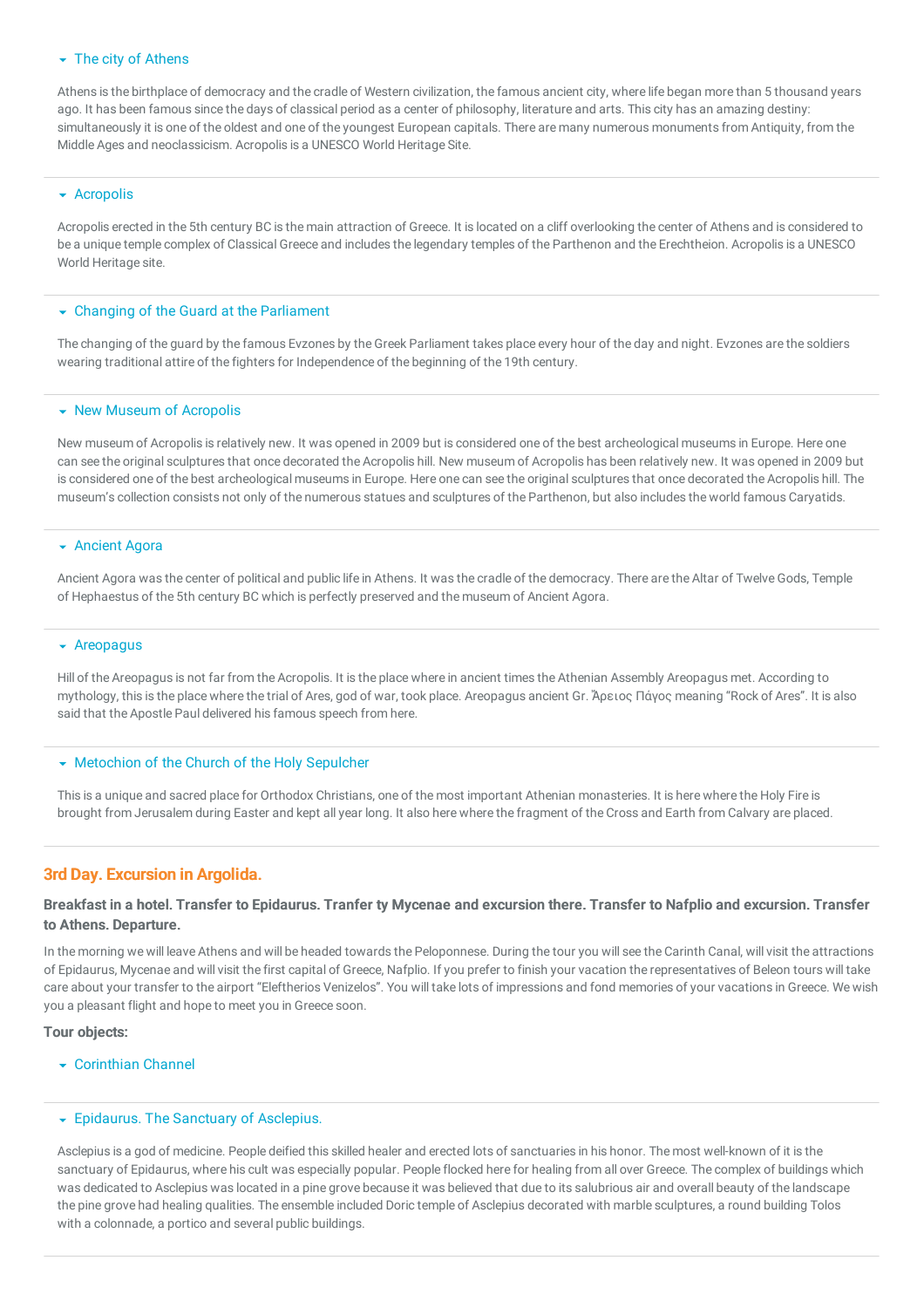## **Wycenae**

Mycenae is the ancient town of Greece, a citadel of Agamemnon, which was the center of a great civilization. Mycenaewith its wide streets was sung by Homer in his epics. It was the most powerful town of Mycenaean Greece and included the royal palace, homes for royal subjects, cemeteries, the castle, which stood on the hill. Mycenaewas surrounded by thick walls and controlled a vast area of Peloponnese. The royal palace was built on the top of the hill and ruled over lower buildings that surrounded it.

## $\blacktriangleright$  Nafplio

Nafplio is one of the most beautiful cities in Greece. It was the first capital of independent Greece. Built in the Italian style, Nafplio has its unique Greek flavor traceable through the narrow streets of Venetian houses of the old town, the ancient theater…Everything radiates calmness, tranquility and grandeur of the passed times.

The city is famous for its archeological museums and three fortresses: Acronafplia standing on a long peninsula, the fort Bourtzi resembling a precious stone, Palamidi fortress nestling on a crest of the high hill. Bourtzi is the biggest fortress in the Peloponnese. Nafplio leaves a lasting impression on everyone who has ever visited it.

#### **Epidaurus. Theatre in Epidaurus.**

Theatre in Epidaurus is one of theworld's most famous ancient operating theaters. The theater was built in the 4th century BC and was designed for 14 thousand spectators. Time, of course left its traces in the long course of history. But despite all that Epidaurus retained its main distinguishing feature inherited by its architect Polykleitos the Younger which is its unique acoustics.

#### **The Lion Gate**

The Lion Gate is a unique architectural monument, the oldest example of monumental sculpture in Europe. It is constructed of four monolithic blocks and decorated with a relief depicting two lions that are turned to each other. This composition is said to be the emblem of the royal family of Mycenae.

#### National Archeological Museum

The National Archeological Museum houses fascinating items discovered during excavations on the territory of the Acropolis and its neighbourhood starting from the 19th century until modern days. The museum opened its doors in 2003 presenting 2 500 pieces of art of the Mycenaean period and achievements of the one of the first greatest Greek civilizations with its center in Argolis.

## Archeological Museum of Epidaurus

The Archeological Museum of Epidaurus is located right next to the famous ancient theatre. It has a big collection of surgical instruments found during excavations of the Sanctuary of Asklepios. It also displays votives, such as inscriptions and sculptures of the cured parts of the body. There is also a great number of sculptures in the museum among which the Corinthian capital has a distinguished place. It was create by a well-known ancient Greek sculpture Polykleitos.

# $\overline{w}$  Tour price includes

**Transfer** Escort services Excursional expences



Additional charges

Museum tickets **Airtickets** Viza 65.00 € Insurance 1.00 €

# **Notes**

## $\blacktriangleright$  Additional information

During the excursions you will have free time for lunch

If desired, you can extend your stay in Greece. We are ready to calculate the cost of your accommodation in any hotel and provide all other related services like transfer, guide services, additional excursions etc)